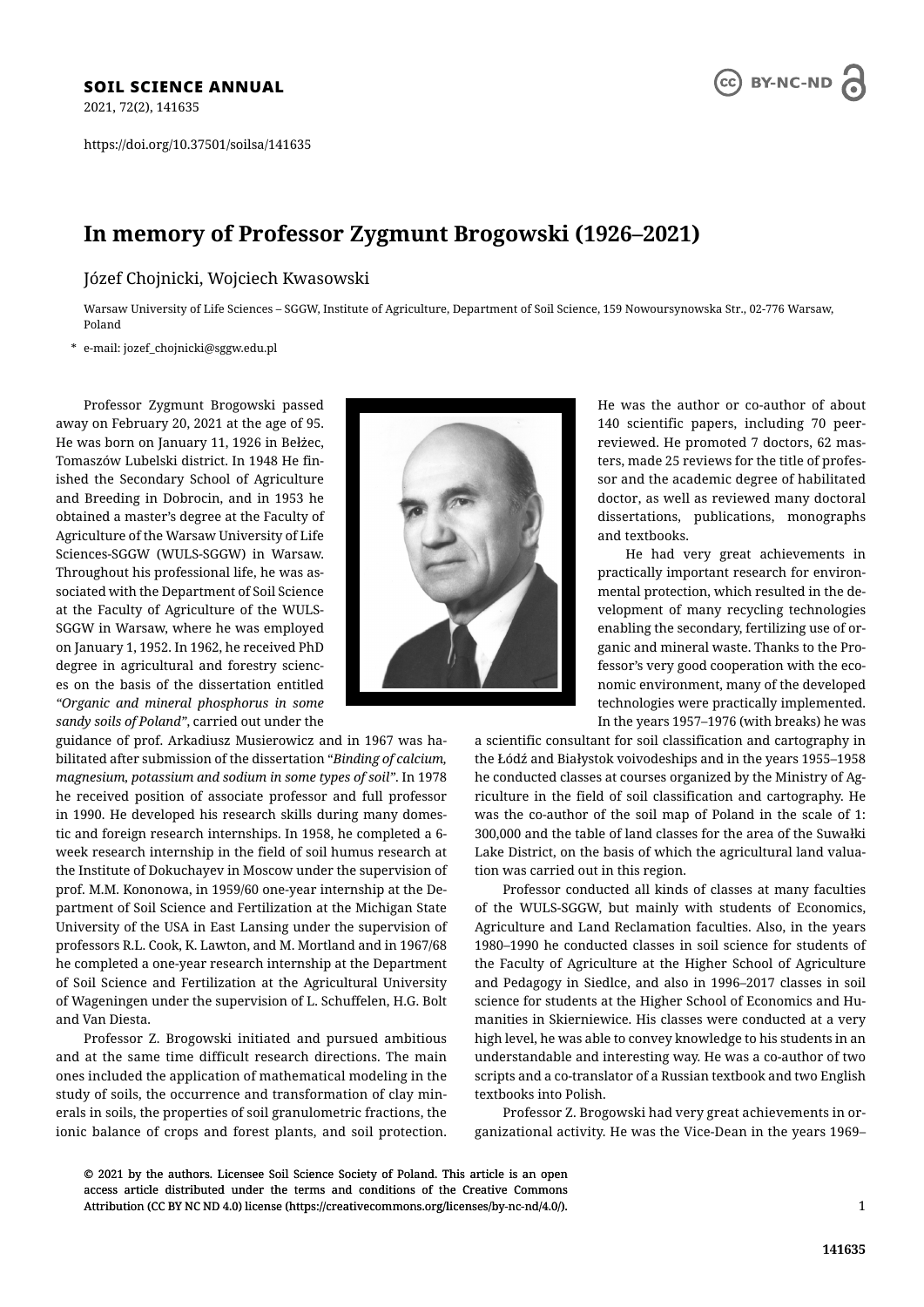### Józef Chojnicki, Wojciech Kwasowski SOIL SCIENCE ANNUAL

1975 and the Dean in the years 1976–1978 and 1981–1987 of the Agricultural Faculty of the WULS-SGGW. He was awarded the title of Honorary Dean by the Council of the Agriculture Faculty. In 1979, he organized the first doctoral studies at the Faculty of Agriculture, serving as the head of these studies until 1982 and again from 1988 to 1996. He was the author of doctoral study programs and conducted seminars for doctoral students. In the years 1954–1967 he was the tutor of the Scientific Society "Soil Science" founded by students of the Horticulture and Agriculture faculties. In the years 1969–1987 he was a member of many senate committees, including Personnel Development and Promotion, Awards and Decorations, and in 1987–1996 on the History of the WULS-SGGW. In the years 1963–1967 he was the secretary of the Committee of Soil Science and Agricultural Chemistry at the 5<sup>th</sup> Department of the Polish Academy of Sciences, and in the years 1984–1995 he was a member of this Committee. Professor was the initiator and creator of direct cooperation between the Department of Soil Science of the WULS-SGGW with the Department of Soil Science at the Moscow Timiryazev Agricultural Academy, which was carried out in 1972–2000 and with the Department of Soil Science at Ain Shams University in Cairo, which was active in 1980–2011.

Professor made a great contribution to the functioning and development of the Soil Science Society of Poland (SSSP). He was its member from 1952, and from 2002 he was a member of the International Union of Soil Science. He began his many years of activity in the Warsaw Branch of SSSP from the moment of its inception in 1955, serving as the chairman of the Branch in the years 1971–1974 and 1978–1983. He was active in the Main Board of SSSP as its member in 1955–1959 and as its treasurer in 1964–1967, 1988–1991 and 1991–1995. He was the initiator and co-organizer of many important seminars and scientific conferences. For his activity in the SSSP, he was awarded the Golden Badge of the Soil Science Society of Poland, the medal "75 years of the Soil Science Society of Poland", and in 2015 he was awarded the title of Honorary Member of the Society. From 1954 he was also a member of the Botanical Society, from 1986 the Warsaw Scientific Society, and in 1980–1995 he belonged to the Mineralogical Society.

For the overall activity, he was honored, among others, Knight's Cross of the Order of Polonia Restituta, Gold and Silver Cross of Merit, Medal of the National Education Commission, Badge "Meritorious Agricultural Worker", Gold Badge of Honor "For Merits for the Warsaw University of Life Sciences", Medal of the Agronomic Institute in Marymont and numerous awards of the Rector of the Warsaw University of Life Sciences.

Not only an outstanding scientist, educator, organizer of science and teaching has passed away from us. Prof. Brogowski was a righteous, disinterested and noble man, a reliable friend, who created an atmosphere full of kindness, trust and efficiency in the everyday life of the academic community. His rich scientific achievements contributed greatly to the development of soil science and significantly influenced the scientific development of many generations of soil scientists from Warsaw University of Life Sciences and Poland. He will remain in our memory as an example of an academic teacher who was very demanding, firm

and consistent in conducting scientific research and in the matters of ethics of the scientist and academic teacher. Thanking the Professor for many years of fruitful cooperation and the effort put into our education, we promise to continue and develop his scientific and creative thoughts.

The most important scientific articles published by Professor Zygmunt Brogowski are listed below. The articles marked with the letters PL were published in Polish language with abstracts and summaries in English.

- 1. Brogowski Z., Chojnicki J., 2020. Distribution of phosphorus in granulometric fractions of Cambisol developed from morainic loam. J. Elem. 25(1): 181–191.
- 2. Brogowski Z., Chojnicki J., 2019. Sorption properties of separate granulometric fractions in Haplic Cambisol. International Agrophysics 33, 1: 137–143.
- 3. Brogowski Z., Chojnicki J., 2019. Sorption properties of granulometric fractions in Haplic Cambisol developed from boulder loam. Soil Science Annual – Roczniki Gleboznawcze 70(2): 147–157.
- 4. Brogowski Z., Kwasowski W., 2015. An attempt of using soil grain size in calculating the capacity of water unavailable to plants. Soil Science Annual – Roczniki Gleboznawcze 66(1): 21–28.
- 5. Brogowski Z., Kwasowski W., 2014. Contribution of granulometric fractions in phosphorus distribution in old alluvial soil. Soil Science Annual – Roczniki Gleboznawcze 65(4): 150–155.
- 6. Brogowski Z., Kwasowski W., Madyniak R., 2014. Calculating particle density, bulk density, and total porosity of soil based on its texture. Soil Science Annual – Roczniki Gleboznawcze 65(4): 139–149.
- 7. Brogowski Z., Czępińska-Kamińska D., 2013. The state of ionic balance in selected plant species from natural habitats of the Piska Primeval Forest (NE Poland). Soil Science Annual – Roczniki Gleboznawcze 64(4): 151–157.
- 8. Brogowski Z., Chojnicki J., 2013. Distribution of organic matter and nitrogen in the particle size fractions of genetic horizons in Dystric Cambisols in the Kabacki Forest. Sylwan 157, 6: 470–480. (PL).
- 9. Brogowski Z., Kwasowski W., 2012. Distribution of organic matter in the particle size fractions of lateritic soil (Plinthosol). Soil Science Annual – Roczniki Gleboznawcze 63(4): 9–15.
- 10. Dmuchowski W., Brogowski Z., Baczewska A., 2011. Evaluation of vigour and health of "street" trees using foliar ionic status. Polish Journal of Environmental Studies 20, 2: 489–496.
- 11. Brogowski Z., Uziak S., Komornicki T., 2010. Quantitative magnesium distribution in granulometric fractions of some soils. Polish Journal of Soil Science 43(2): 151–164.
- 12. Brogowski Z., Uziak S., Komornicki T., 2010. Quantitative distribution of total calcium in granulometric fractions of certain soils of Poland. Polish Journal of Soil Science 43(1): 21–35.
- 13. Brogowski Z., Uziak S., Komornicki T., 2010. Influence of the geological origin of soil materials and pedogenic processes on the chemical composition of the clay fraction. Roczniki Gleboznawcze – Soil Science Annual 61(4): 26–39. (PL)
- 14. Brogowski Z., Kozanecka T., 2009. Impact of certain genetic horizons of soil on the yield and chemical composition of westerwold ryegrass (Arrhenatherum elatius L.). Polish Journal of Soil Science 42(1): 77–88.
- 15. Kozanecka T., Brogowski Z., Kisiel M., Stępień W., 2009. Mobility of exchangeble cations in soils from long term field experiments in Skierniewice. Polish Journal of Soil Science 42(1): 1–14.
- 16. Brogowski Z., Uziak S., Komornicki T., 2009. Distribution of potassium in granulometric soil fractions. Polish Journal of Soil Science 42(1): 53–68.
- 17. Brogowski Z., Kwasowski W., 2009. Phosphorus adsorption by organic and mineral parts of soil. Roczniki Gleboznawcze – Soil Science Annual 60(1): 12–21. (PL)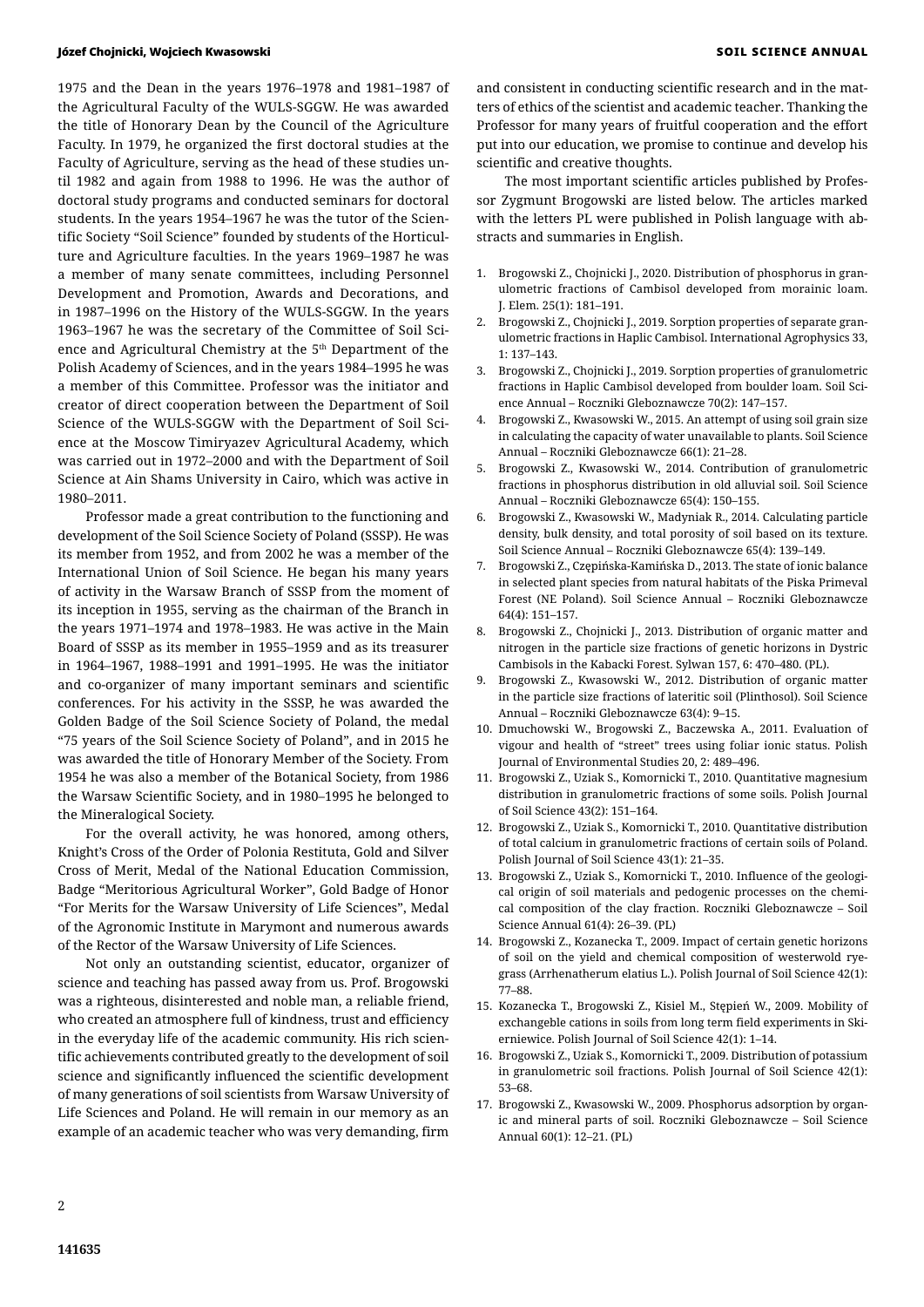- 18. Brogowski Z., Uziak S., Komornicki T., 2008. Total aluminium content in the granulometric fraction of soils originating from various geological formations. Polish Journal of Soil Science 41(1): 51–60.
- 19. Brogowski Z., Okołowicz M., 2008. Balance of organic carbon and nitrogen in the granulometric fractions of alluvial soil. Roczniki Gleboznawcze – Soil Science Annual 59(3/4): 41–50. (PL)
- 20. Brogowski Z., Uziak S., Komornicki T., 2007. Distribution of total iron in granulometric fractions of soils derived from various parent materials. Polish Journal of Soil Science 40(2): 147–163.
- 21. Kozanecka T., Czarnowska K., Brogowski Z., Kwasowski W., 2006. Content of microelements in selected herbs from natural meadows. Polish Journal of Environmental Studies 15, 2a, P. 2: 385–389.
- 22. Brogowski Z., Chojnicki J., 2005. Distribution of total potassium in separate granulometric fractions of brown soil. Roczniki Gleboznawcze – Soil Science Annual 56(1/2): 27–39. (PL)
- 23. Brogowski Z., Siewert H., Keplinger D., 2005. Feeding and growth responses of bluegill fish (Lepomis macrochirus) at various pH levels. Polish Journal of Environmental Studies 14, 4: 517–519.
- 24. Brogowski Z., Renman G., 2004. Characterization of opoka as a basis for its use in wastewater treatment. Polish Journal of Environmental Studies 13, 1: 15–20.
- 25. Brogowski Z., Gawrońska-Kulesza A., Kozanecka T., 2002. Red clover as a receptor of CO $_{\textrm{\tiny{2}}}$  from the atmosphere and some compounds from soil. Polish Journal of Environmental Studies 11, 6: 625–629.
- 26. Gworek В., Brogowski Z., Degórski M., Wawrzoniak J., 2000. Changes of physico-chemical properties of some soils in Białowieża National Park. Roczniki Gleboznawcze – Soil Science Annual 51(1/2): 87–99. (PL)
- 27. Brogowski Z., Czarnowska K., Chojnicki J., Pracz J., Zagórski Z., 2000. Influence of salt stress on chemical composition of trees leafs from Łodź city area. Roczniki Gleboznawcze – Soil Science Annual 51(1/2): 17–28. (PL)
- 28. Brogowski Z., Borzyszkowski J., Gworek B., Ostrowska A., Porębska G., Sienkiewicz J., 1997. Soils characteristics of deforested region of the Izerskie Mountains. Roczniki Gleboznawcze – Soil Science Annual 48(1/2): 111–124. (PL)
- 29. Gworek B., Brogowski Z., Jeske K., 1996. Influence of the synthetic zeolites on heavy metals uptake by lettuce from soil polluted by sewage sludge. Roczniki Gleboznawcze – Soil Science Annual 47(1/2): 47–53. (PL)
- 30. Okołowicz M., Brogowski Z., 1996. Energetic compounds in the granulometric fractions of some soils. Roczniki Gleboznawcze – Soil Science Annual 47(supl.): 31–41. (PL)
- 31. Brogowski Z., 1996. The total content of elements in grain <0,1 mm in diameter separated from gley-podzolic soil. Roczniki Gleboznawcze – Soil Science Annual 47(supl.): 9–21. (PL)
- 32. Brogowski Z., Mazurek A., 1990. Mineral composition of soil grains of < 0.02 mm in diameter in brown soil developed from boulder loam. Roczniki Gleboznawcze – Soil Science Annual 41(1/2): 5–21. (PL)
- 33. Brogowski Z., 1990. An attempt of calculation of some physical properties of soils on the basis of granulometric analysis. Roczniki Gleboznawcze – Soil Science Annual 41(3/4): 17–28. (PL)
- 34. Brogowski Z., Mazurek A., 1986. Mineral composition of fractions < 0.02 mm of alluvial soil. Roczniki Gleboznawcze – Soil Science Annual 37(4): 9–22. (PL)
- 35. Brogowski Z., 1986. Skład chemiczny ściółek leśnych zachodniej części KPN. (w) Wpływ działalności człowieka na środowisko glebowe w Kampinoskim Parku Narodowym (1984–1985), Wyd. SGGW-AR, Warszawa: 103–122. (PL)
- 36. Brogowski Z., Dobrzański B., Kocoń J., Okołowicz M., 1986. Morfologia, struktura i ultrastruktura ziarn pyłu gleb piaskowych Kampinoskiego Parku Narodowego. (w) Wpływ działalności człowieka na środowisko glebowe Kampinoskiego Parku Narodowego (1984–1985), Wyd. SGGW-AR, Warszawa: 171–178. (PL)
- 37. Brogowski Z., Okołowicz M., 1986. Rozmieszczenie związków fosforu w glebie kopalnej wytworzonej z holoceńskich piasków wydmowych.

## SOIL SCIENCE ANNUAL In memory of Professor Zygmunt Brogowski (1926–2021)

(w) Wpływ działalności człowieka na środowisko glebowe w Kampinoskim Parku Narodowym (1984–1985), Wyd. SGGW-AR, Warszawa: 179–187. (PL)

- 38. Konecka-Betley K., Brogowski Z., Okołowicz M., 1985. Distribution of phosphorus compounds in fossil soils developed from late pleistocenic dune sands at Cięciwa. Roczniki Gleboznawcze – Soil Science Annual 36(2): 75–84. (PL)
- 39. Brogowski Z., Okołowicz М., Pęczek H., 1985. Carbon and nitrogen in granulometric fractions of sandy soils. Roczniki Gleboznawcze – Soil Science Annual 36(2): 21–28. (PL)
- 40. Brogowski Z., Kocoń J., 1984. Morphology of surface of sand grains from different genetic horizons of brown soil developed from heavy loam. Roczniki Gleboznawcze – Soil Science Annual 35(1): 115–124. (PL)
- 41. Kowalkowski A., Brogowski Z., 1983. Features of cryogenic environment in soils of continental tundra and arid steppe on the southern Khangai slope under electron-microscope. Catena 10(3): 199–205.
- 42. Brogowski Z., Grylewicz M., Pęczek H., 1983. Węgiel i azot we frakcjach mechanicznych gleb bielicowych Kampinoskiego Parku Narodowego. (w) Wpływ działalności człowieka na środowisko glebowe w Kampinoskim Parku Narodowym, Wyd. SGGW-AR, Warszawa: 59–72. (PL)
- 43. Brogowski Z., Mazurek A., 1981. Differentiation of clay minerals in particular mechanical fractions of soil. Roczniki Gleboznawcze – Soil Science Annual 32(3): 193–205. (PL)
- 44. Brogowski Z., Dobrzański B., Kocoń J., 1979. Morphology of natural zeolites occuring in soil as determined by electron-microscopy. Bulletin De L Academie Polonaise des Sciences-Serie Des Sciences De La Terre 27, 1–2: 115–&
- 45. Brogowski Z., Czerwiński Z., Tuszyński M., 1975. Effect of NaCl emission on soils and plants in the vicinity of the Wieliczka salt works. Roczniki Gleboznawcze – Soil Science Annual 26(3): 259–276. (PL)
- 46. Dobrzański B., Borek S., Brogowski Z., Czarnowska K., Czerwiński Z., Kępka M., Konecka-Betley K., Kuźniarowa A., Łakomiec J., Święcicki Cz., 1973. Typologia i właściwości gleb wytworzonych z gliny zwałowej zlodowacenia środkowopolskiego. Rocz. Nauk. Rol. 151-D: 1–75. (PL)
- 47. Musierowicz A., Brogowski Z., Czarnowska K., Czerwiński Z., Konecka-Betley K., Król H., Kuźnicki F., Leszczyńska E., Sytek J., Święcicki C., Tuszyński M., Kobylińska J., 1967. Typology and properties of soils from boulder loams. Part I. Brown and pseudopodzolic forest soils. Roczniki Gleboznawcze – Soil Science Annual 17: 29–129. (PL)
- 48. Brogowski Z., 1966. Organic and mineral phosphorus in some sandy soils of Poland. Roczniki Gleboznawcze – Soil Science Annual 16(1): 209–240. (PL)
- 49. Brogowski Z., 1966. Methods of determining mineral and organic phosphorus in soils. Roczniki Gleboznawcze – Soil Science Annual 16(1): 193–208. (PL)
- 50. Musierowicz A., Brogowski Z., 1963. Preliminary studies on rate of exchangeable cations release from the sorption complex of sandy soils. Roczniki Gleboznawcze – Soil Science Annual 13(1): 3–16. (PL)
- 51. Brogowski Z., 1961. Liberation of cations from the sorption complex of sand soils. Roczniki Gleboznawcze – Soil Science Annual 10(dod.): 680–683. (PL)
- 52. Musierowicz A., Olszewski Z., Brogowski Z., Chlipalska E., Konecka-Betley K., Kępka M., Król H., Kuźnicki F., Leszczyńska E., Skorupska T., Święcicki Cz., Tuszyński M., 1960. Gleby województwa łódzkiego. Rocz. Nauk Rol. T 86-D: 1–389. (PL)
- 53. Musierowicz A., Brogowski Z., Skorupska T., 1960. Materials to the knowledge of the organic compounds in Polish soils. Roczniki Gleboznawcze – Soil Science Annual 9(1): 103–130. (PL)
- 54. Musierowicz A., Brogowski Z., 1958. The method of Gigel applied to the determination of mineral and organic phosphorus in light soils. Roczniki Gleboznawcze – Soil Science Annual 7(dod.): 181–184. (PL)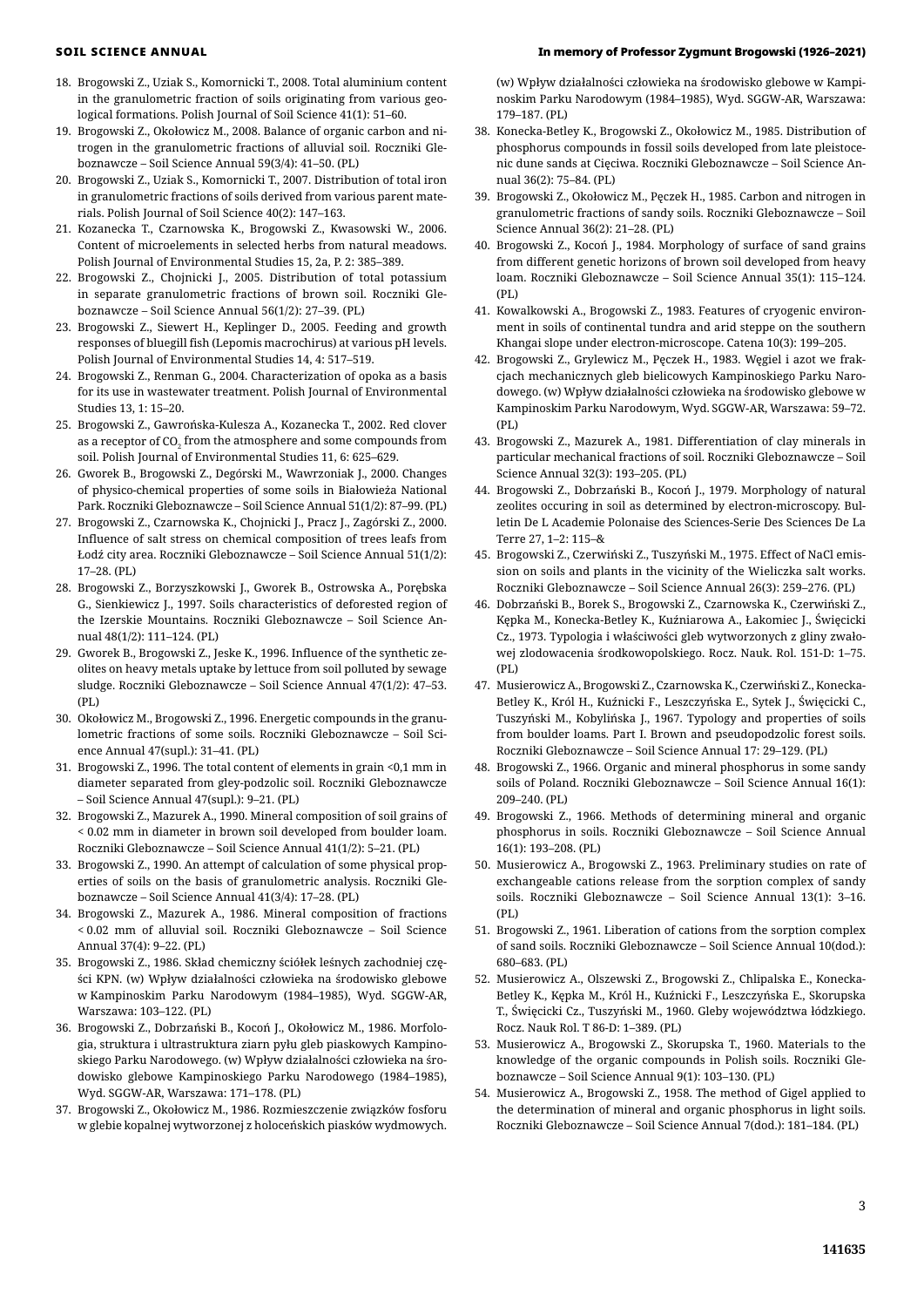# **Wspomnienie Prof. dr hab. Zygmunta Brogowskiego (1926–2021)**

Profesor Zygmunt Brogowski zmarł 20 lutego 2021 r. w wieku 95 lat. Urodził się 11 stycznia 1926 r. w Bełżcu, pow. Tomaszów Lubelski. W 1948 r. ukończył Gimnazjum i Liceum Rolniczo - Hodowlane w Dobrocinie, a w 1953 r. uzyskał tytuł magistra na Wydziale Rolniczym Szkoły Głównej Gospodarstwa Wiejskiego (SGGW) w Warszawie. Przez całe życie zawodowe był związany z Katedrą Gleboznawstwa Wydziału Rolniczego SGGW w Warszawie, w której został zatrudniony 1 stycznia 1952 r. W 1962 r. otrzymał stopień doktora nauk rolniczo-leśnych na podstawie rozprawy pt. *,,Fosfor organiczny i mineralny w niektórych glebach piaskowych Polski"*, wykonanej pod kierunkiem prof. dr hab. Arkadiusza Musierowicza, a w 1967 r. stopień naukowy doktora habilitowanego w zakresie gleboznawstwa na podstawie rozprawy habilitacyjnej*: "Wiązanie wapnia, magnezu, potasu i sodu w niektórych rodzajach gleb"*. W 1978 r. otrzymał tytuł profesora nadzwyczajnego, a w 1990 r. profesora zwyczajnego. Swoje umiejętności prowadzenia badań naukowych rozwinął podczas wielu krajowych i zagranicznych staży naukowych. W roku 1958 odbył 6-tygodniowy staż naukowy w zakresie badań humusu glebowego w Instytucie im. Dokuczajewa w Moskwie pod kierunkiem prof. dr M.M. Kononowej, w 1959/60 r. roczny staż w Katedrze Gleboznawstwa i Nawożenia w Uniwersytecie Stanowym Michigan USA w East Lansing pod kierunkiem profesorów: R.L. Cook, K. Lawtona i M. Mortlanda oraz 1967/68 r. zrealizował roczny staż naukowy w Katedrze Gleboznawstwa i Nawożenia w Uniwersytecie Rolniczym Wageningen pod kierunkiem profesorów: L. Schuffelena i H.G. Bolta oraz Van Diesta.

Pan Profesor inicjował i realizował ambitne i zarazem trudne kierunki badań. Główne z nich obejmowały zastosowanie modelowania matematycznego w badaniu gleb, występowanie i przemiany minerałów ilastych w glebach, właściwości frakcji granulometrycznych gleb, równowagę jonową roślin uprawnych i leśnych oraz ochronę gleb. Był autorem lub współautorem około 140 prac naukowych, w tym 70 recenzowanych. Wypromował 7 doktorów, 62 magistrów, wykonał 25 recenzji na tytuł profesora i stopień naukowy dr habilitowanego oraz wielu prac doktorskich, publikacji, monografii i podręczników.

Miał bardzo duże osiągnięcia w badaniach o znaczeniu praktycznym dla ochrony środowiska, których efektem było opracowanie wielu technologii recyklingu umożliwiających wtórne, nawozowe wykorzystanie odpadów organicznych i mineralnych. Dzięki bardzo dobrej współpracy Profesora z otoczeniem gospodarczym wiele opracowanych technologii zostało praktycznie wdrożonych. W latach 1957–1976 (z przerwami) pełnił funkcję konsultanta naukowego ds. klasyfikacji i kartografii gleb na terenie województwa łódzkiego i białostockiego oraz w latach 1955–1958 prowadził zajęcia na kursach organizowanych przez Ministerstwo Rolnictwa z zakresu klasyfikacji i kartografii gleb. Był współautorem mapy gleb Polski w skali 1:300 000 oraz tabeli klas gruntów dla obszaru Pojezierza Suwalskiego, na podstawie której przeprowadzono w tym regionie bonitację gruntów rolniczych.

Pan Profesor prowadził wszystkiego rodzaju zajęcia na wielu wydziałach SGGW, jednak głównie ze studentami Wydziału Ekonomiczno-Rolniczego i Wydziału Melioracji Wodnych. Również w latach 1980–1990 prowadził zajęcia z gleboznawstwa dla studentów Wydziału Rolniczego w Wyższej Szkole Rolniczo-Pedagogicznej w Siedlcach, a w latach 1996–2017 zajęcia z gleboznawstwa dla studentów w Wyższej Szkole Ekonomiczno-Humanistycznej w Skierniewicach. Jego zajęcia były prowadzone na bardzo wysokim poziomie, potrafił w sposób zrozumiały i interesujący przekazać wiedzę słuchaczom. Był współautorem dwóch skryptów i współtłumaczem na język polski podręcznika z języka rosyjskiego i dwóch podręczników z języka angielskiego.

Profesor Z. Brogowski miał bardzo duże osiągnięcia w działalności organizacyjnej. Był Prodziekanem w latach 1969–1975, Dziekanem w latach 1976–1978 i 1981–1987 Wydziału Rolniczego SGGW. Otrzymał tytuł Honorowego Dziekana nadany przez Radę Wydziału Rolniczego. W 1979 r. zorganizował pierwsze studia doktoranckie przy Wydziale Rolniczym, pełniąc funkcję kierownika tych studiów do 1982 r. i ponownie od 1988 do 1996 r. Był autorem programów studiów doktoranckich i prowadził seminaria dla doktorantów. W latach 1954–1967 pełnił funkcję opiekuna Koła Naukowego "Gleboznawców" założonego przez studentów Wydziału Ogrodniczego i Rolniczego. W latach 1969–1987 był członkiem wielu komisji senackich, w tym ds. Rozwoju Kadr i Awansów, ds. Nagród i Odznaczeń, a w latach 1987–1996 ds. Historii SGGW. W latach 1963–1967 był sekretarzem Komitetu Gleboznawstwa i Chemii Rolnej przy V Wydziale Polskiej Akademii Nauk, natomiast w latach 1984–1995 był członkiem tego Komitetu. Profesor był inicjatorem i twórcą bezpośredniej współpracy Katedry Gleboznawstwa SGGW z Katedrą Gleboznawstwa Akademii Rolniczej im. Timiriazewa w Moskwie, która była realizowana w latach 1972–2000 oraz z Katedrą Gleboznawstwa Uniwersytetu Ain Shams w Kairze, która miała aktywny charakter w latach 1980–2011.

Profesor miał duże zasługi w funkcjonowaniu i rozwoju Polskiego Towarzystwa Gleboznawczego (PTG). Był jego członkiem od 1952 r., a od 2002 roku Międzynarodowej Unii Gleboznawczej. Swoją wieloletnią działalność w Oddziale Warszawskim PTG rozpoczął od momentu jego powstania w 1955 r., pełniąc między innymi funkcję przewodniczącego Oddziału w latach 1971–1974 i 1978–1983. Aktywnie działał w Zarządzie Głównym PTG jako jego członek w latach 1955–1959 oraz jako jego skarbnik w latach 1964–1967, 1988–1991 i 1991–1995. Był inicjatorem i współorganizatorem wielu ważnych seminariów i konferencji naukowych. Za działalność w Polskim Towarzystwie Gleboznawczym został uhonorowany Złotą Odznaką PTG, medalem "75 lat Polskiego Towarzystwa Gleboznawczego", a w 2015 r. otrzymał godność Honorowego Członka Towarzystwa. Był także od 1954 r. członkiem Towarzystwa Botanicznego, od 1986 r. Warszawskiego Towarzystwa Naukowego, a w latach 1980–1995 należał do Towarzystwa Mineralogicznego.

Za całokształt działalności został odznaczony, wyróżniony m.in. Krzyżem Kawalerskim Orderu Odrodzenia Polski, Złotym i Srebrnym Krzyżem Zasługi, Medalem Komisji Edukacji Narodowej, Odznaką "Zasłużony Pracownik Rolnictwa", Złotą